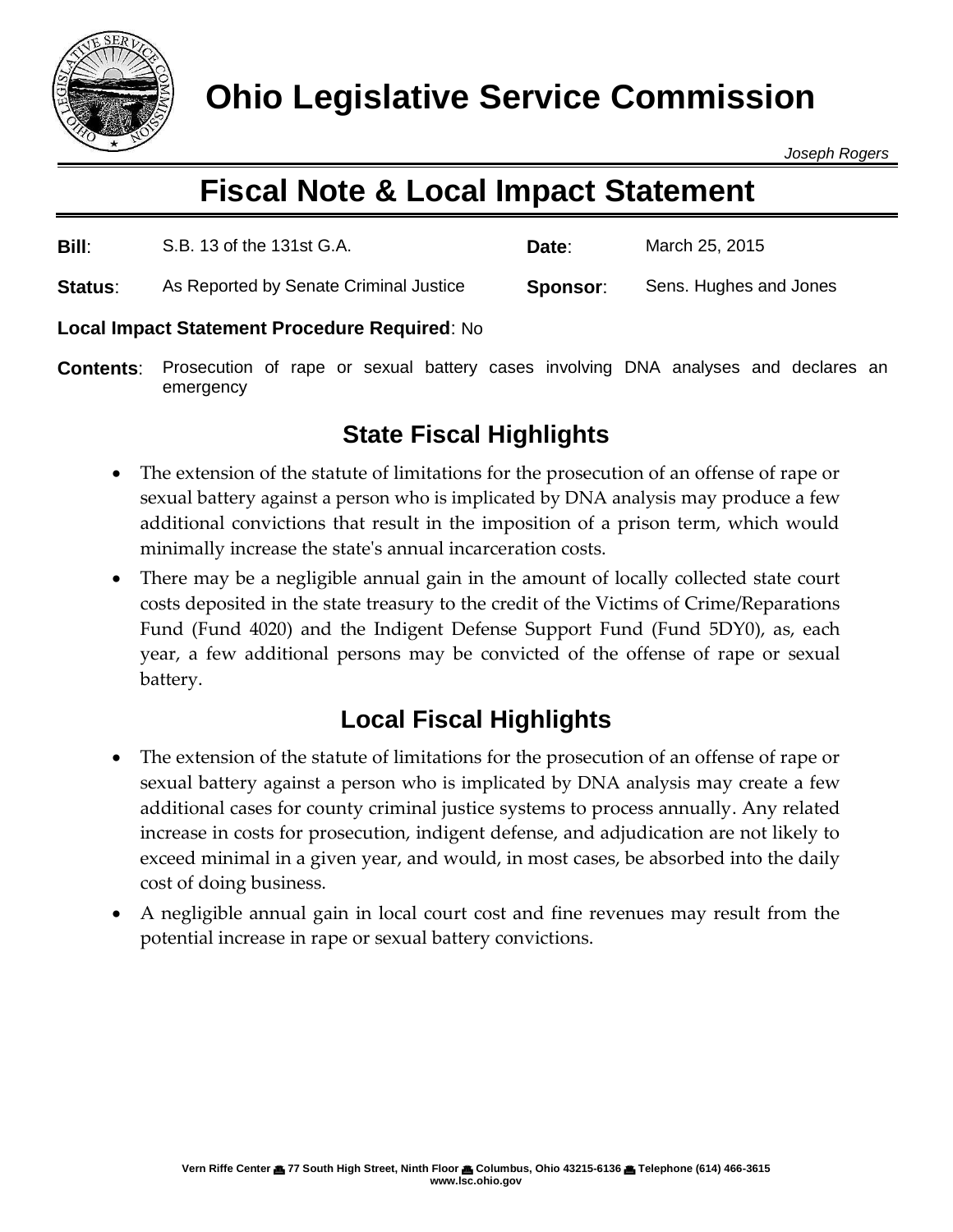### **Detailed Fiscal Analysis**

The bill extends the statute of limitations for commencing a criminal prosecution of the offense of rape or sexual battery against a person who is implicated by DNA analysis. Under current law, a prosecution for the offense of rape or sexual battery generally is barred unless it is commenced within 20 years after the offense was committed. The bill provides that, in a case in which DNA analysis implicates an identified person in the commission of either of these two offenses, and is later than 20 years after the offense is committed, prosecution may commence within an additional five-year period after the DNA identification is confirmed. If there is a DNA match and it is within 20 years after the offense is committed, prosecution may commence within the longer of 20 years after the offense is committed or five years after the date the laboratory report confirming the DNA identification is published. The bill also declares an emergency.

As a result of this change, additional criminal cases could be adjudicated that otherwise may have been barred under current law. The exact number of future cases is uncertain, but not expected to be large, relative to existing caseloads.

#### **Expenditures**

The bill may increase county criminal justice system costs, in terms of prosecution, defense, and adjudication costs, if additional rape and sexual battery cases are generated. The likely sentencing outcome, if the offender is convicted, is the imposition of a prison term, thus creating additional costs for the Department of Rehabilitation and Correction. The marginal cost of adding one offender to that system is between \$3,000 and \$4,000 annually. Therefore, the total annual cost for DRC to add a few more sex offenders to its institutional population each year will be minimal at most.

Rape is a felony of the first degree, and can carry a definite prison term of 3, 4, 5, 6, 7, 8, 9, or 10 years, or a term of life with or without parole. Sexual battery, depending on the circumstances of the case, is either a felony of the third degree (carrying a definite prison term of 1, 2, 3, 4, or 5 years) or a felony of the second degree (carrying a definite prison term of 2, 3, 4, 5, 6, 7, or 8 years).

#### **Revenues**

Given the small number of likely additional rape and sexual battery convictions, and the difficulties of collecting financial sanctions from unwilling or indigent offenders, the amount of state and local revenues that might be gained annually will be negligible. Courts are generally required to order an offender convicted of a criminal offense to pay a mix of state and local court costs and fines. A court is permitted to waive their collection if the offender is determined to be indigent. It should also be noted that courts rarely, if ever, impose the maximum permissible fine. For a felony of